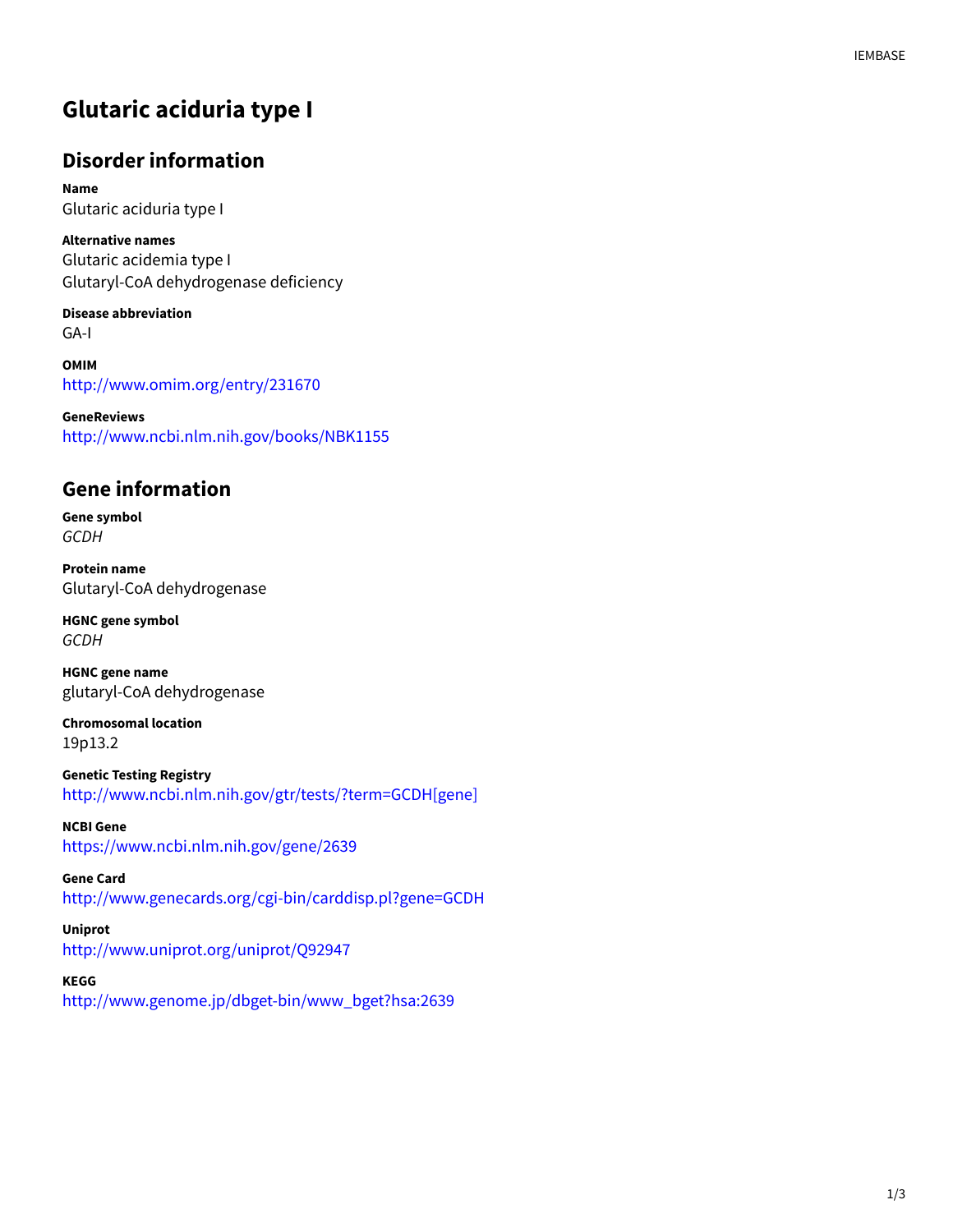# **Clinical Symptoms**

Symptoms that are characteristic of this disorder are highlighted and marked in bold.

| Symptom                                          | <b>Neonatal</b><br>(birth-1mth) | <b>Infancy</b><br>$(1-18mths)$ | Childhood<br>$(1.5-11yrs)$ | <b>Adolescence</b><br>$(11-16yrs)$ | <b>Adulthood</b><br>( > 16yrs) |
|--------------------------------------------------|---------------------------------|--------------------------------|----------------------------|------------------------------------|--------------------------------|
| <b>Chorea</b>                                    | $\ddot{\cdot}$                  | 士                              | 士                          | 士                                  | 士                              |
| <b>Hypokinesia</b>                               | $\overline{\mathbf{?}}$         | ±.                             | 士                          | 士                                  | 士                              |
| <b>Macrocephaly</b>                              | 士                               | ÷                              | 士                          | 士                                  | 士                              |
| Abasia                                           | $\ddot{?}$                      | $\pm$                          | $\pm$                      | $\pm$                              | $\pm$                          |
| Astasia                                          | $\overline{\cdot}$              | $\overline{\cdot}$             | Ŧ                          | $\pm$                              | $\pm$                          |
| Ataxia                                           | $\overline{\cdot}$              | $\overline{\cdot}$             | $\pm$                      | $\pm$                              | $\pm$                          |
| Axial hypotonia                                  | $\pm$                           | Ŧ                              | 土                          | $\overline{?}$                     | $\overline{\cdot}$             |
| Dysarthria                                       | $\ddot{?}$                      | Ŧ                              | Ŧ                          | $\pm$                              | $\pm$                          |
| Encephalopathic crisis, acute                    | $\overline{\cdot}$              | $\pm$                          | Ŧ                          | $\overline{\cdot}$                 | $\overline{\cdot}$             |
| Feeding difficulties                             | $\overline{\cdot}$              | $\pm$                          | 土                          | $\pm$                              | $\pm$                          |
| Headache                                         | $\ddot{?}$                      | $\overline{\cdot}$             | $\ddot{?}$                 | $\pm$                              | $\pm$                          |
| Other extrastriatal abnormalities                | $\overline{\cdot}$              | $\pm$                          | Ŧ                          | $\ddot{}$                          | $+$                            |
| Periventricular white matter abnormalities       | $\overline{\cdot}$              | $\pm$                          | Ŧ.                         | $+$                                | $+$                            |
| Pneumonia                                        | $\ddot{?}$                      | Ŧ                              | $\pm$                      | $\pm$                              | $\pm$                          |
| Spasticity                                       | $\overline{\cdot}$              | $\overline{\cdot}$             | 土                          | 土                                  | Ŧ.                             |
| Striatal atrophy                                 | $\overline{?}$                  | $\pm$                          | $\pm$                      | $\pm$                              | $\pm$                          |
| Swallowing difficulties                          | $\overline{\cdot}$              | $\pm$                          | $\pm$                      | $\pm$                              | $\pm$                          |
| Temporal hypoplasia, dilated external CSF spaces | $\ddot{}$                       | $+$                            | $\pm$                      | $\pm$                              | $\pm$                          |
| Vertigo                                          | $\ddot{?}$                      | $\overline{\cdot}$             | $\ddot{?}$                 | $\pm$                              | $\pm$                          |
| Vomiting                                         | $\overline{?}$                  | Ŧ                              | Ŧ.                         | $\pm$                              | Ŧ.                             |